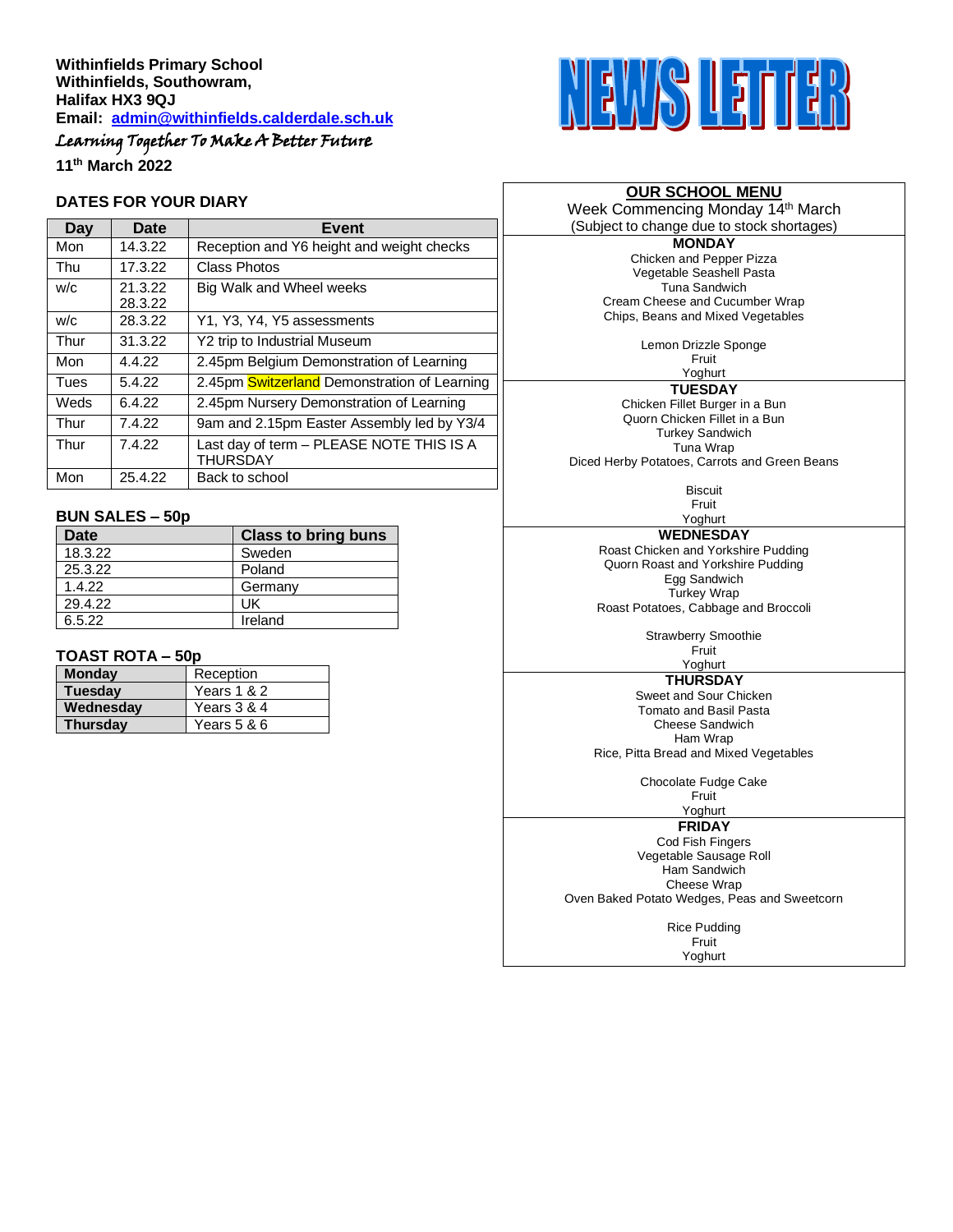## **11th March 2022**

### **News from this week**

#### Book Fair

Thank you, once again, for the incredible support at our book fair. We have taken in excess of £1000 in payments for books which means that we will get at least £500 in commission to improve the books within classroom book areas. More importantly though, by purchasing books for your children to own, you are helping your children to develop a love of reading.

## Jarvis visit

It appears that even authors and illustrators get poorly! Unfortunately, Jarvis was not able to visit on Monday as planned. He will rearrange his visit in the near future once he is back to full health.

# Y4 Anglo-Saxon Workshop – funded through enrichment pot

The Year 4 children had a lovely time on Monday immersing themselves in the life and activities of Anglo-Saxons. The children met a Saxon metalsmith who was preparing for the folkmoot (Saxon version of a public assembly) which was happening the next day. He showed the children how to prepare for it by completing lots of activities. They wrote using feathers and the stylised alphabet and made coins with their own designs on them. They made and played their own draughts games, made a twist braid and fletched an arrow! They also learnt about a day in the life of an Anglo Saxon in Winchester, where King Alfred lived. It was a great experience for them.

# Y4 Visit to the Community Fridge

The Year 4 children have been busy this week! They walked all the way to the community fridge and back yesterday as they had been learning about charities and charitable work as part of their PRHE curriculum. The volunteers at the fridge were extremely grateful for our donations and the children were really interested in listening to them talk about the work that they do there. Well done, Year 4!

## School Council

The School Council have been incredibly busy so far this year. They have already purchased and organised systems for playground equipment to use at playtimes. Their next project has been set as a challenge by Mr Laycock, our School Business Manager. He wants the School Council to promote the separation of paper waste from other general waste in classrooms so that we can make better use of our paper recycling bins. We are looking forward to seeing the benefits of the school council's work and we have promised that we will allocate some of the savings that we make within our refuse collection charges to the school council for them to choose what they want to spend it on.

#### **Information for next week**

## Class Photos

These will take place on Thursday. We are using the same company as last year and so each child will have

an individual picture taken with them striking their own unique pose and then the photos will be put together to make a class photo.

# Height and Weight Checks

The school nursing team will be in school on Monday to carry out the height and weight checks for Reception and Year 6 children. You should have received information if your child is in Reception or Year 6.

## Comic Relief

Comic Relief is coming up on Friday when children are encouraged to dress in red or wear non-uniform. We will be collecting money for Comic Relief on the day.

## **Other information**

#### Error on newsletter

Many apologies, on previous diary dates, it stated that Sweden had a demonstration of learning on Tuesday, 5<sup>th</sup> April but it should have said that it was Switzerland not Sweden.

## Parking

Please remember that the road outside school is not open to traffic from  $8.30am - 9.15am$  and from  $2.45pm -$ 3.30pm whether we have physically put the barriers out or not. Various parents have commented this week how awful the traffic is on this road again. This is particularly at pick up time when people are coming earlier and earlier to ensure that they get a parking space before the restrictions start and people coming late to school so that they can park on the road when the cones have moved. A neighbour has also complained to me about people parking in front of her garage which prevents her having access to this. Please be considerate to our school neighbours.

## Big Wheel and Walk

As part of our drive to be an active school, our school will be taking part in the Sustrans Big Wheel and Walk event from  $21^{st}$  March to  $1^{st}$  April. On each day of the challenge schools compete to see who can record the greatest number of pupils walking, using a wheelchair, scooting or cycling to school. We want to encourage more families to travel to school actively, to help create a healthier and happier community. All schools will be entered into daily prize draws for rewards if over 15% of our school walk, use a wheelchair, scoot or cycle on each day of the challenge. Prizes up for grabs include accessories and equipment to help children travel to school actively.

We are letting you know now so that those of you that do not normally walk, might try to plan a walk on at least one of the days even if it's just to plan to park a little further away from school and walk the distance to school.

## Mothers' day secret shop – fundraising for enrichment pot

We will be holding a Mothers' Day secret shop during the week commencing 21<sup>st</sup> March. If you want your child to purchase a gift for someone who 'mothers' them, please either pay on the gateway or send £5 into school in an envelope with the child's name on it.